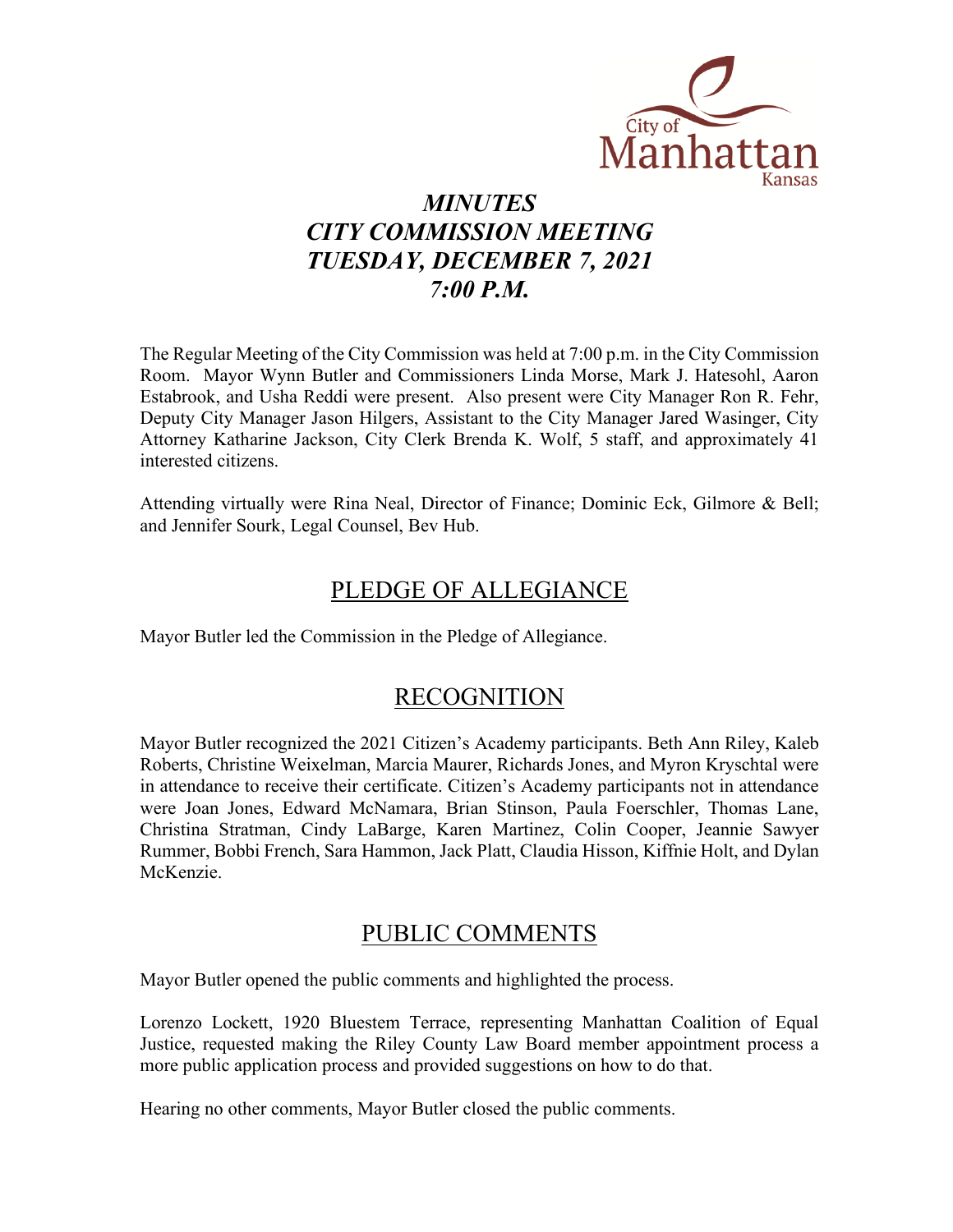**Minutes** City Commission Meeting December 7, 2021 Page 2

## COMMISSIONER COMMENTS

Commissioner Reddi congratulated the 2021 Citizens Academy graduates. She stated she enjoyed the Festival of Lights tree lighting on Friday, November 26, 2021, and the Manhattan Spirit of the Holidays Lighted Parade on Friday, December 3, 2021. She also congratulated Dr. Richard Linton for being named the new Kansas State University President and the Kansas State University football team for making it to the TaxAct Texas Bowl Game on January 4, 2022.

Commissioner Estabrook mentioned that the Food and Farm Council did have preliminary survey results and that it would be important for the City and the County to work together on the food master plan in 2022. He also mentioned that there will be 30-50 more individuals arriving in Manhattan as part of the Afghanistan resettlement efforts and that he appreciated everyone that has stepped up in different ways to support that effort.

Commissioner Morse congratulated the 2021 Citizens Academy graduates and encouraged others to sign up. She stated that the events over last week were really special, as well as the Festival of Lights tree lighting on Friday, November 26, 2021, at Blue Earth Plaza. She also congratulated Dr. Richard Linton for being named the new Kansas State University President and stated how critical it was to work with the University Administration for the betterment of the community. She mentioned she was excited Kansas State University football team would be playing in the TaxAct Texas Bowl Game on January 4, 2022. She also stated that she served on the Board of the Flint Hills Regional Council which had been meeting to get as much done and in order before the current Executive Director Christy Rodriguez's last day, which would be Friday, December 10, 2021.

Mayor Butler thanked everyone who contributed to making Manhattan the spirit of the holidays destination and to check the Convention and Visitors Bureau website for upcoming events. He thanked the Parks and Recreation Department for their assistance in making the Manhattan Spirit of the Holidays Lighted Parade on Friday, December 3, 2021, successful. He stated the goal for the parade in 2022 was to have 85 or more entries to make it the largest parade in the state of Kansas next year. He thanked everyone involved over the years who have made the parade so successful.

### CONSENT AGENDA

(\* denotes those items discussed)

#### **MINUTES**

The Commission approved the minutes of the Regular City Commission Meeting held Tuesday, November 16, 2021.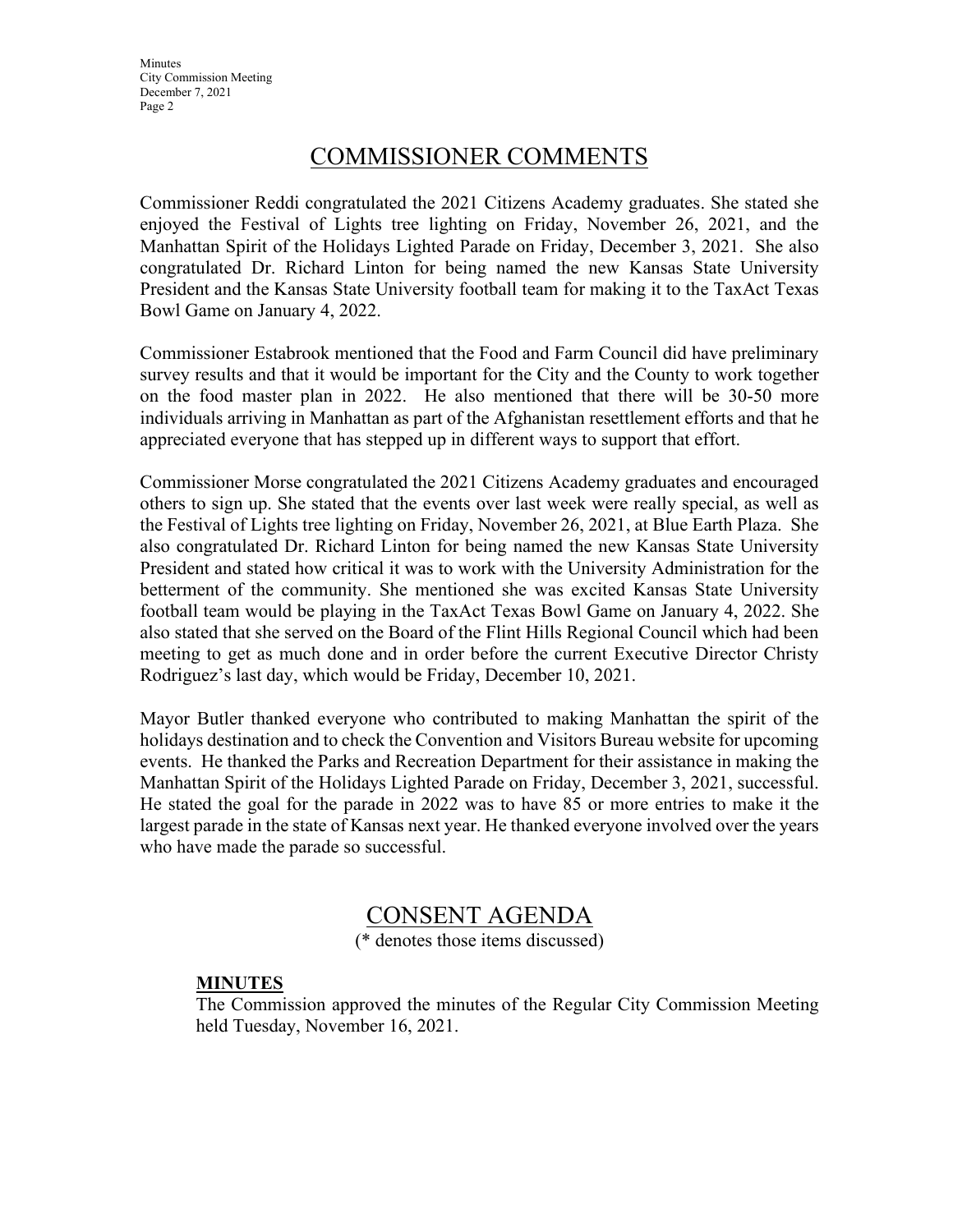**Minutes** City Commission Meeting December 7, 2021 Page 3

## CONSENT AGENDA (*CONTINUED*)

### **CLAIMS REGISTER NO. 2987**

The Commission approved Claims Register No. 2987 authorizing and approving the payment of claims from November 10, 2021 – November 30, 2021, in the amount of \$4,130,202.31.

#### **LICENSES**

The Commission approved a *Merchant Guard Agency License* for calendar year 2022 for Allied Universal Security Service, LLC, 161 Washington Street Suite 600, Conshohocken, Pennsylvania; Bradley Technologies Incorporated, 1700 Rockville Pike Suite 200, Rockville, Maryland; Prudential Command, Inc., 20600 Eureka Road #900, Taylor, Michigan; Prudential Security, Inc., 20600 Eureka Road #900, Taylor, Michigan; and Vend-Tech Enterprise, LLC, 250 North Rock Road Suite 360, Wichita, Kansas; a *Tree Maintenance License* for calendar year 2022 for Grogg's Stump Grinding Service, 5007 Vista Acres Drive; and Shiver Me Timbers LLC, 4521 Freeman Road; an annual *Cereal Malt Beverages Off-Premises License* for Dara's #1, 1816 Claflin Road; Dara's #2, 3270 Kimball Avenue; Dara's #10, 2323 Tuttle Creek Boulevard; Shop Quik #11, 3108 Anderson Avenue; Shop Quik #12, 430 Fort Riley Boulevard; Shop Quik #14, 529 Richards Drive; Shop Quik #16, 1127 Bluemont Avenue; Shop Quik #18, 1005 Scenic Landing; and Walgreens #12814, 2719 Anderson Avenue; and an annual *Cereal Malt Beverages On-Premises License* for Manhatchet, 316 Poyntz Avenue.

#### **ORDINANCE NO. 7557 - AMEND - WATER RATES**

The Commission approved Ordinance No. 7557 amending applicable sections of Chapter 32 of the Code of Ordinances to modify water rates and charges as recommended, effective January 1, 2022.

#### **ORDINANCE NO. 7558 - AMEND - SEWER RATES**

The Commission approved Ordinance No. 7558 amending applicable sections of Chapter 32 of the Code of Ordinances to modify sewer rates and charges as recommended, effective January 1, 2022.

#### **ORDINANCE NO. 7559 - AMEND - STORMWATER RATES**

The Commission approved Ordinance No. 7559 amending applicable sections of Chapter 32 of the Code of Ordinances to modify stormwater rates and charges as recommended, effective January 1, 2022.

#### \* **ORDINANCE NO. 7560 - ADOPT - MANHATTAN DEVELOPMENT CODE**

Chad Bunger, Assistant Director of Community Development, provided clarification on the Manhattan Development Code in regard to the older neighborhoods in the Traditional Neighborhood Overlay District and inconsistency with the Manhattan Area Comprehensive Plan.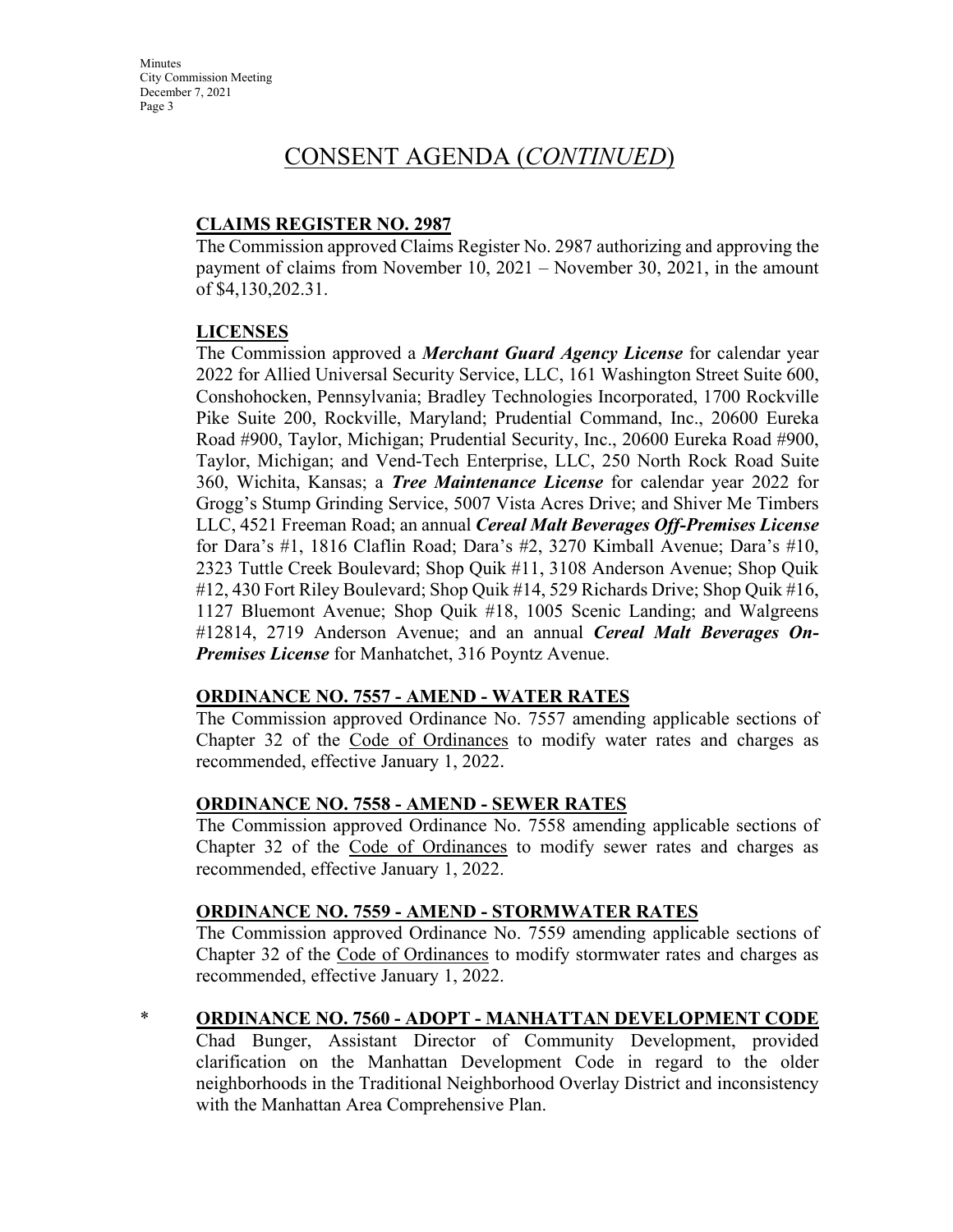# CONSENT AGENDA (*CONTINUED*)

#### \* **ORDINANCE NO. 7560 - ADOPT - MANHATTAN DEVELOPMENT CODE** *(CONTINUED)*

Chad Bunger, Assistant Director of Community Development; John Adam, Senior Planner, and Ron Fehr, City Manager, answered questions from the Commission after public comments.

Item was moved to the end of the General Agenda.

\* **FIRST READING - AMEND - SPECIAL EVENTS WITH ALCOHOL - AGGIEVILLE, DOWNTOWN, CITY PARK**

The Commission approved first reading of an ordinance amending Sections 4-2, 31- 157, 31-159, and 31-160 of the Code of Ordinances relating to special events and possession of alcoholic liquor and cereal malt beverages in Aggieville, Downtown, City Park and Twin Oaks.

### \* **FIRST READING - AMEND - 2022 SALARY ORDINANCE**

The Commission approved first reading of a revised Salary Ordinance establishing a new range of salaries for 2022 for City Commissioners and City employees.

### **RESOLUTION NO. 120721-A - RENAME - PLANNING, ZONING, AND SUBDIVISION FEES**

The Commission approved Resolution No. 120721-A, Renaming Planning, Zoning, and Subdivision fees.

### **RESOLUTION NO. 120721-B - AMENDED PETITION - ELIJAH ADDITION - SANITARY SEWER IMPROVEMENTS (SS1916)**

The Commission accepted the Amended Petition amending the Elijah Benefit District, and approved Resolution No. 120721-B amending Resolution No. 101519-D which found the Elijah Addition Sanitary Sewer Improvements (SS1916) advisable and authorized construction.

#### **NEGOTIATE AGREEMENT - LEE MILL VILLAGE REAL ESTATE SERVICES (SP1705) - THE ALMS GROUP**

The Commission approved the selection of The Alms Group and authorized City Administration to negotiate an Agreement with The Alms Group for the Lee Mill Village real estate services (SP1705).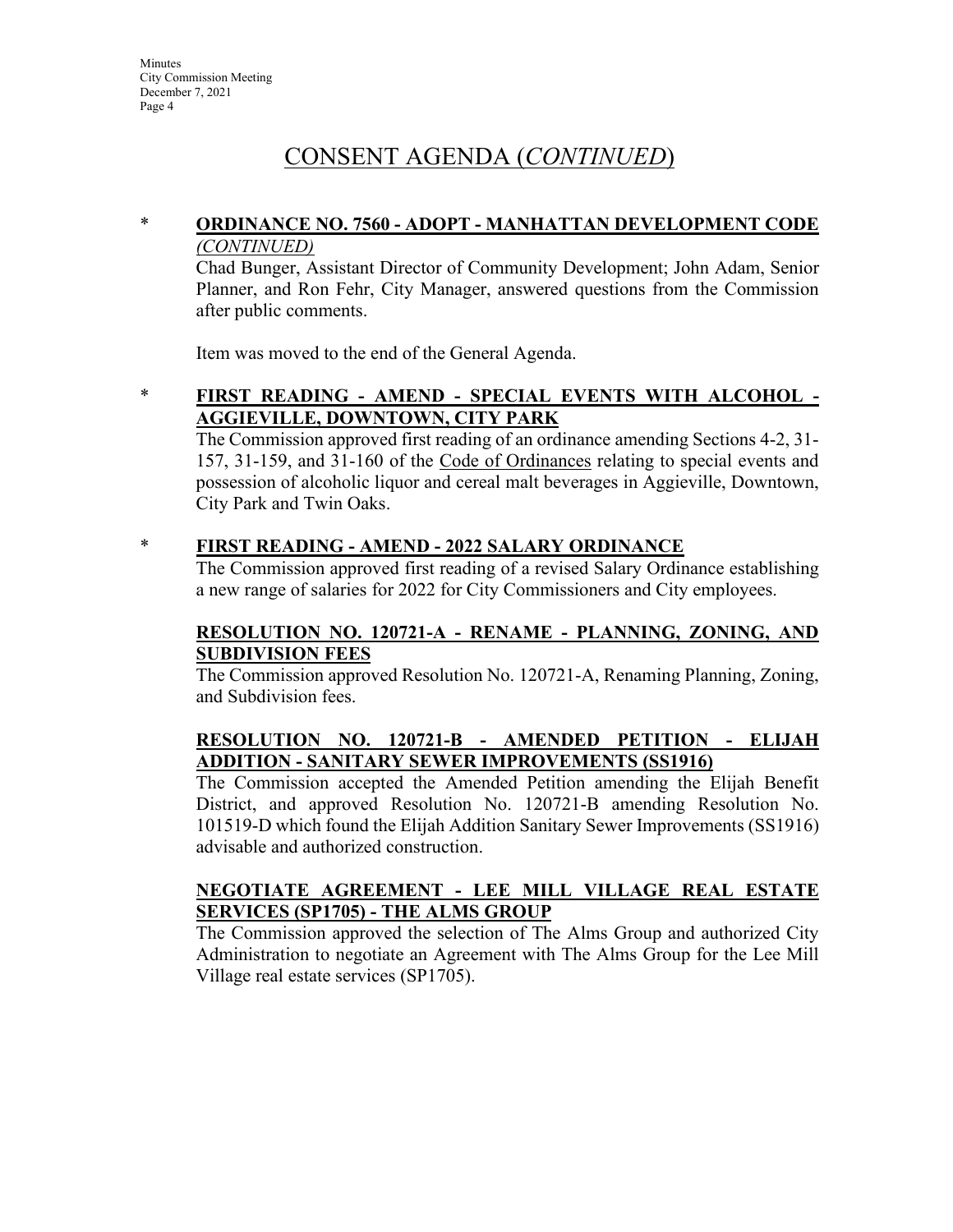# CONSENT AGENDA (*CONTINUED*)

#### **AGREEMENT - ENVIRONMENTAL SYSTEMS RESEARCH INSTITUTE, INC. (ESRI)**

The Commission authorized the Mayor and City Clerk to execute the Small Enterprise Agreement County and Municipal Government with Environmental Systems Research Institute, Inc. (Esri), in the amount of \$60,500.00 per year for a term of three years (2022-2024).

Mayor Butler opened the public comments.

Marianne Kurten, 814 Osage Street, stated her concern with the Manhattan Development Code regarding the older neighborhoods was the difference in the definition of coverage would add to the existing water management/flooding issue of when it rains in 800 block alley between Osage Street and Fremont Street.

Mel Borst, 1918 Humboldt Street, stated that he would like to see the City Commission send the Manhattan Development Code (MDC) Zoning Regulation Amendment back to the Manhattan Urban Area Planning Board to bring into required accordance with Manhattan Urban Area Comprehensive Plan. He stated the issue was Zoning Regulation changes in the MDC that allowed over scaled buildings to be constructed or enlarged anywhere in the Traditional Neighborhood Overlay District.

Betty Banner, 618 Osage Street, stated that if the Manhattan Development Code was adopted that she wanted to make certain that neighborhoods were not decimated by buildings that do not fit into the neighborhood as there had been two locations on Osage Street where that had happened. She highlighted the 500 block of Moro Street which had several bad conditioned homes which have been renovated and revitalized the neighborhood. She also mentioned the 600 block of Osage Street had water problems in the alleys. She spoke in support of the appeal process.

Sylvia Beeman, 1744 Leavenworth Street, stated she was concerned about the proposed amendment to the Manhattan Development Code opening the possibility for large-scaled buildings up to 50 percent larger than existing structures because foundation footprint is the basis for sole consideration instead of lot coverage and would eliminate current regulations on how rest of lot was to be covered. She mentioned her neighborhood had problem with water runoff and had houses that have been renovated that were in poor condition. She stated she was disappointed that more citizens or neighborhood representatives were not part of the process. She also stated that people do care about the size and scale of buildings in their neighborhood and lot coverage by impermeable surface. She spoke in support of the appeal process.

Hearing no other comments, Mayor Butler closed the public comments.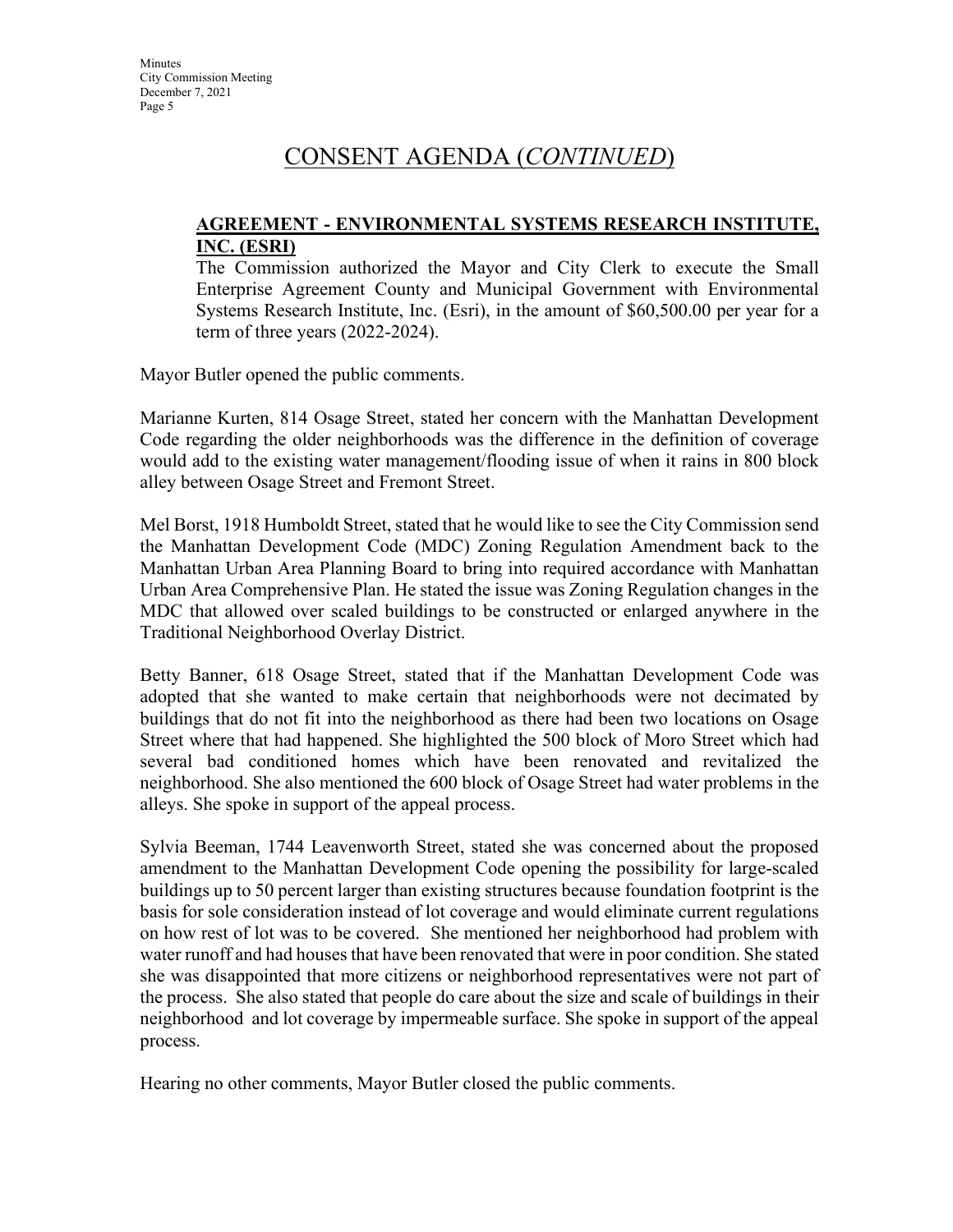# CONSENT AGENDA (*CONTINUED*)

After discussion, Commissioner Hatesohl moved to approve the consent agenda. Commissioner Estabrook seconded the motion.

Katie Jackson, City Attorney, answered questions from the Commission.

Commissioner Estabrook withdrew his second.

Commissioner Hatesohl moved to approve the consent agenda with Item D3 [ORDINANCE NO. 7560 - ADOPT - MANHATTAN DEVELOPMENT CODE] moved to the end of the General Agenda. Commissioner Estabrook seconded the motion. On a roll call vote, motion carried 5-0, with exception of E1, FIRST READING - AMEND - SPECIAL EVENTS WITH ALCOHOL - AGGIEVILLE, DOWNTOWN, CITY PARK, which carried 4-1 with Commissioner Morse voting against, and Item E-2 [FIRST READING - AMEND - 2022 SALARY ORDINANCE] which carried 4-1 with Mayor Butler voting against.

# PUBLIC HEARING

#### **PUBLIC HEARING/FIRST READING - ISSUE - INDUSTRIAL REVENUE BONDS- BEV HUB**

Jason Hilgers, Deputy City Manager, presented the item. He then answered questions from the Commission.

Mayor Butler opened the public hearing.

Hearing no comments, Mayor Butler closed the public hearing.

Jason Hilgers, Deputy City Manager, answered additional questions from the Commission.

Commissioner Estabrook moved to approve first reading of an ordinance issuing up to \$1.665 million in Industrial Revenue Bonds for Bev-Hub. Commissioner Hatesohl seconded the motion. On a roll call vote, motion carried 5-0.

## GENERAL AGENDA

### **BOYS & GIRLS CLUB APPEAL HISTORIC RESOURCES BOARD DEMOLITION DENIAL - 212 SOUTH 5TH STREET**

Commissioner Hatesohl moved to remove the item from the table. Commissioner Reddi seconded the motion. On a roll call vote, motion carried 5-0.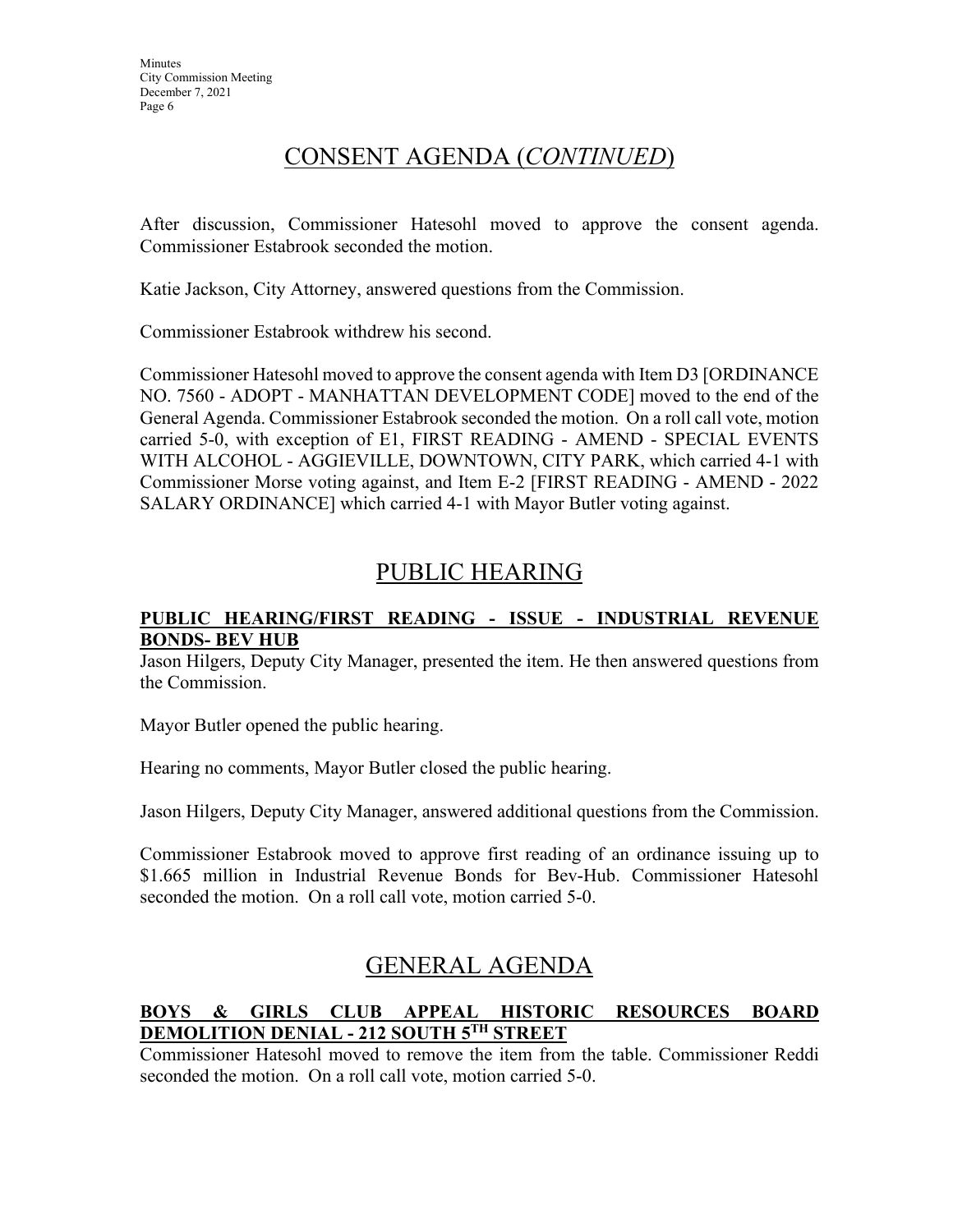# GENERAL AGENDA *(CONTINUED)*

#### **BOYS & GIRLS CLUB APPEAL HISTORIC RESOURCES BOARD DEMOLITION DENIAL - 212 SOUTH 5TH STREET** *(CONTINUED)*

Mayor Butler asked each member of the City Commission who had engaged in ex parte communication with any individual either in favor of, or against, the matter being considered, to state what communication occurred and indicate that even in light of having engaged in the communication whether they were able to fairly, objectively, and impartially consider the measure based only upon the evidence provided on the record.

Ex parte communication was declared by Mayor Butler and Commissioners Linda Morse and Usha Reddi.

Katie Jackson, City Attorney, presented on the procedure for the item.

Ben Chmiel, Long Range Planner, Community Development, presented evidence requested by the City Commission from the November 16, 2021, Commission meeting. He then answered questions from the Commission.

Trent Jones, Executive Director, Boys & Girls Club, presented the additional evidence requested by the Commission on November 16, 2021, as to the breakdown of costs to put the building into better shape than it was currently. He pointed out the repairs to the foundation and mentioned that Schwab-Eaton conducted a visual structural investigation of the building and noted that the basement walls were in fair condition, there was significant water entry through cracks in the walls on all four sides of the basement, and would require excavation of the building, removal of the porches and any exterior concrete slabs, removal and replacement of the basement floor slab, and would need to include a below ground drainage system to a sump pump, all which would be additional \$40,000.00 in repairs previously estimated by BHS Construction.

Commissioner Reddi stated there was enough information provided by Ben Chmiel, Long Range Planner, for her to take a position. With the cost of \$2,300.00 to have asbestos removed so that tax credits could be applied for makes it more doable to make improvements to the property. She stated she would support the Historic Resources Boards recommendation of denial.

Mayor Butler stated that the building was a wreck based on his personal inspection, but since owner would not have an inspection done by Risk Reduction, the owner must think the property is worth keeping as a rental property, and therefore he would support the Historic Resources Boards recommendation of denial as the evidence does not show otherwise to overturn their decision.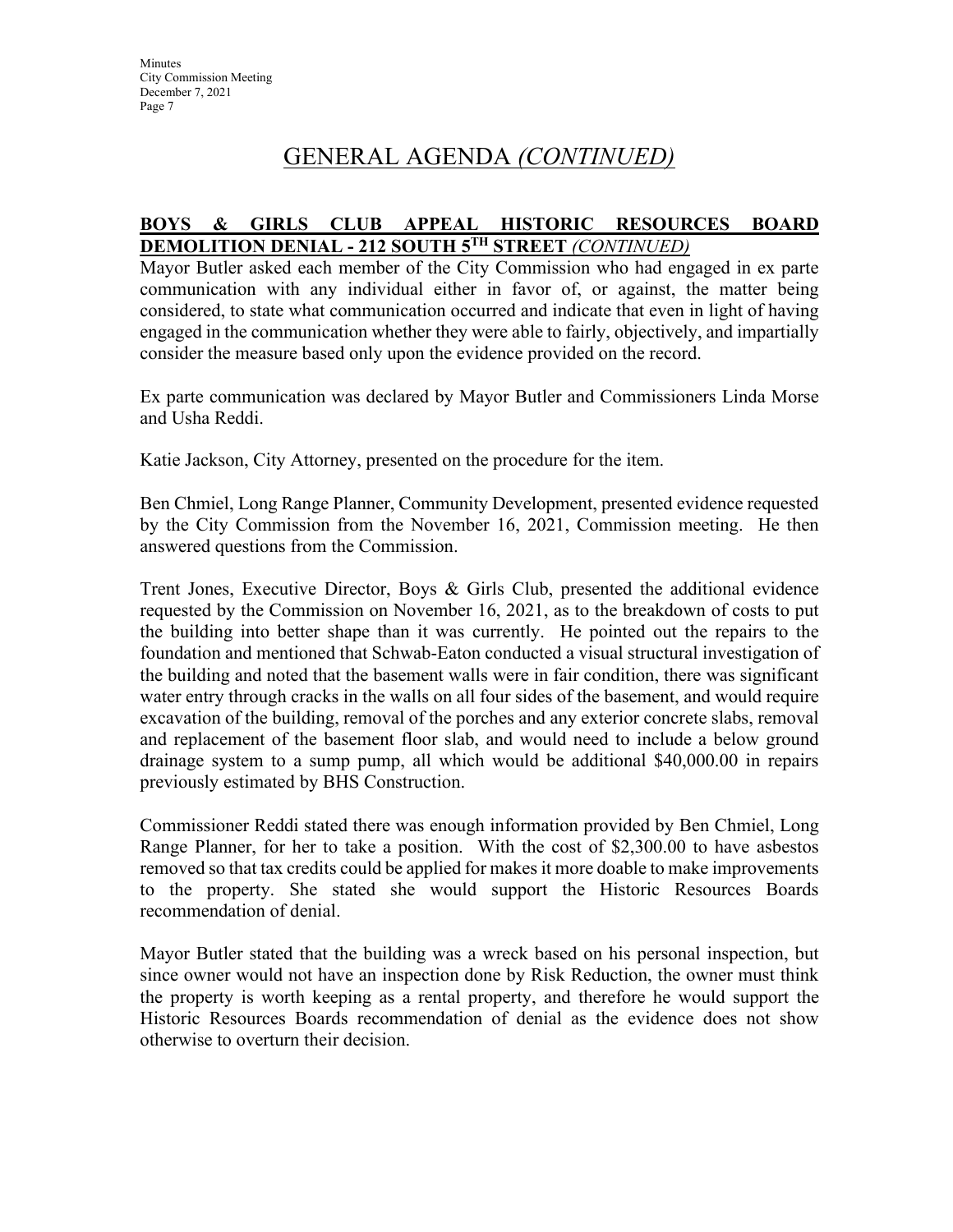# GENERAL AGENDA (*CONTINUED*)

#### **BOYS & GIRLS CLUB APPEAL HISTORIC RESOURCES BOARD DEMOLITION DENIAL - 212 SOUTH 5TH STREET** *(CONTINUED)*

Commissioner Morse stated that she thought the property could be improved and restored and didn't think demolition was the only alternative. She also stated that she was not sure all possible planning had taken place to prevent harm.

Commissioner Hatesohl stated he had no competent, relevant evidence to overturn the Historic Resources Board decision.

Commissioner Estabrook provided no comments.

After discussion, Commissioner Reddi moved to uphold the decision of the Historic Resources Board to deny the demolition by finding that there is a feasible and prudent alternative to the proposed project [and/or] that the project has not included all possible planning to minimize harm to such historic property resulting from such use based upon the evidence. Commissioner Morse seconded the motion. On a roll call vote, motion carried 5-  $\overline{0}$ .

#### **DIVERSITY, EQUITY, AND INCLUSION (DEI) TASK FORCE REPORT**

Corey Williamson and Tanya Gonzalez, Co-Chairs, DEI Task Force, presented the final report and acknowledged committee members that were in the audience. They then answered questions from the Commission.

Mayor Butler opened the public comments.

Julie Govert-Walter, Executive Director, Northcentral Flint Hills Area Agency on Aging, thanked the DEI Task Force for their excellent work. She stated that as representative for aging that the Agency looked forward to being involved in future conversations in age friendly community as well as the dementia friendly community initiatives.

Hearing no other comments, Mayor Butler closed the public comments.

After discussion, Commissioner Morse moved to accept the Diversity, Equity, and Inclusion Task Force report. Commissioner Reddi seconded the motion. On a roll call vote, motion carried 5-0.